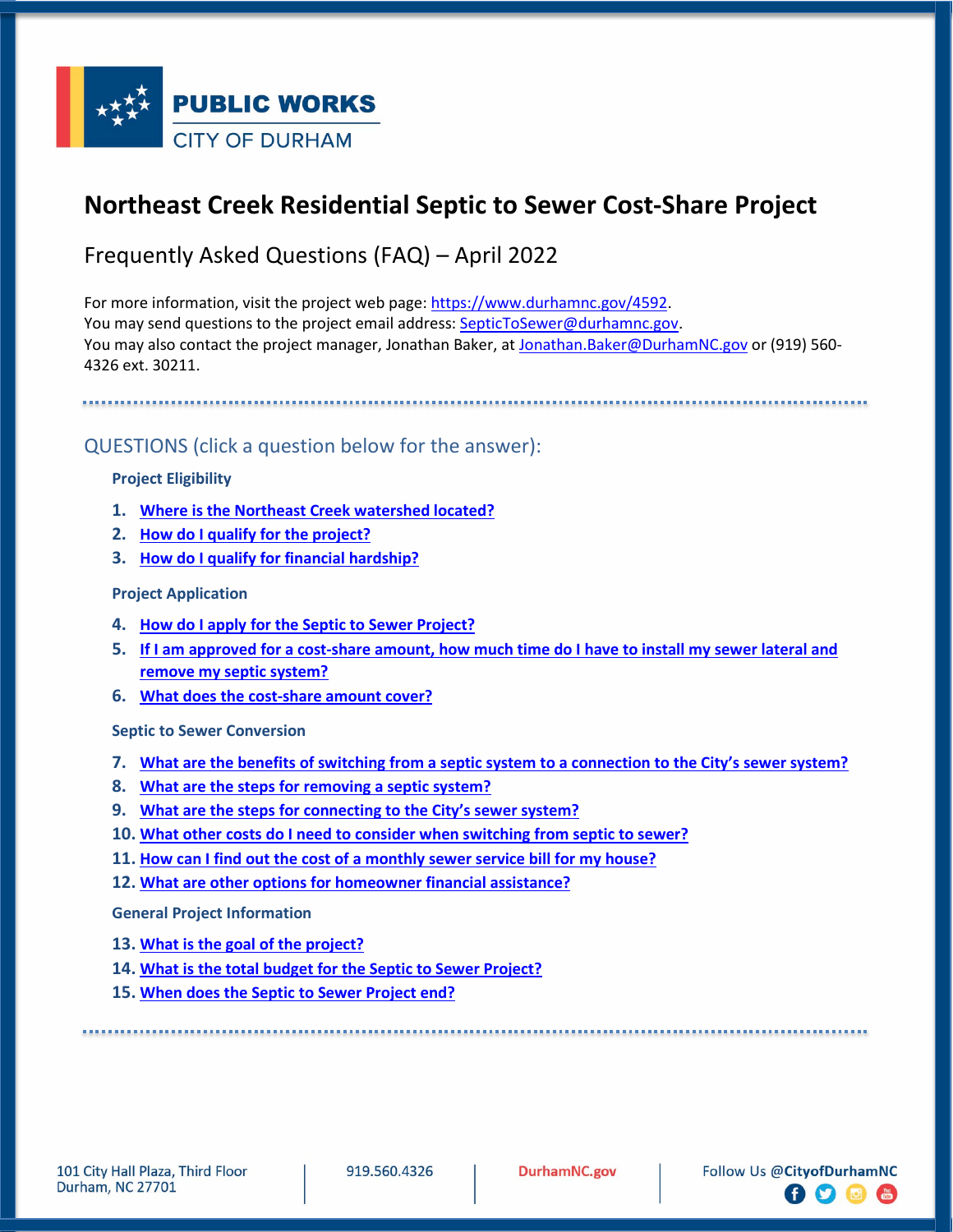## <span id="page-1-0"></span>ANSWERS:

#### **1. Where is the Northeast Creek watershed located?**

The Northeast Creek watershed is in the southeast part of the City of Durham. I-40 passes east to west through the middle of the watershed and NC-55 runs north to south through the watershed. For instructions on finding your watershed, visi[t https://www.durhamnc.gov/706/Find-Your-Watershed.](https://www.durhamnc.gov/706/Find-Your-Watershed)

### <span id="page-1-1"></span>**2. How do I qualify for the project?**

You have to meet the following requirements to qualify for this project:

- the property must be connected to a septic system, and
- the property must be zoned as residential, and
- the property must be within the City of Durham limits, and
- the property must be within the Northeast Creek watershed boundary, and
- a City of Durham sanitary sewer line service must be available for the property.

#### <span id="page-1-2"></span>**3. How do I qualify for financial hardship?**

If you are eligible for the Septic to Sewer Cost-Share Project, you may also be eligible for additional funds under the financial hardship criteria. You must be a resident of the City of Durham for at least 90 days and one of the following:

- Enrolled in a Durham County property tax relief program, or
- Household income (accounting for household size) is less than or equal to 200% of the most recent Federal poverty income guidelines, or
- Household income is less than or equal to Durham County's median household income for the most recent year of data available

#### <span id="page-1-3"></span>**4. How do I apply for the Septic to Sewer Project?**

- Go to the project webpage a[t https://www.durhamnc.gov/4592](https://www.durhamnc.gov/4592) to download the application and agreement form.
- Fill out and sign the application and agreement form.
- Send the application and agreement form to the Public Works Department using one of the following methods:
	- o Email: [SepticToSewer@durhamnc.gov](mailto:SepticToSewer@durhamnc.gov)
	- o Mail: Residential Septic to Sewer Cost-Share Project, Attn: Jonathan Baker, City of Durham, Public Works Department, Stormwater & GIS Services, 101 City Hall Plaza, Durham, NC, 27701
	- o Deliver in person: Public Works Department, Stormwater & GIS Services, 3rd Floor, 101 City Hall Plaza, Durham, NC 27701
- <span id="page-1-4"></span>**5. If I am approved for a cost-share amount, how much time do I have to install my sewer lateral and remove my septic system?**

The septic to sewer conversion needs to be completed within 18 months from the date you are approved for the Septic to Sewer Project. The Public Works Department reserves the right to deny the cost-share amount if the homeowner does not connect to City sewer and does not remove the septic system within this timeframe.

#### **6. What does the cost-share amount cover?**

<span id="page-1-5"></span>The Septic to Sewer Project will cover the cost of one or more City and County fees to lower a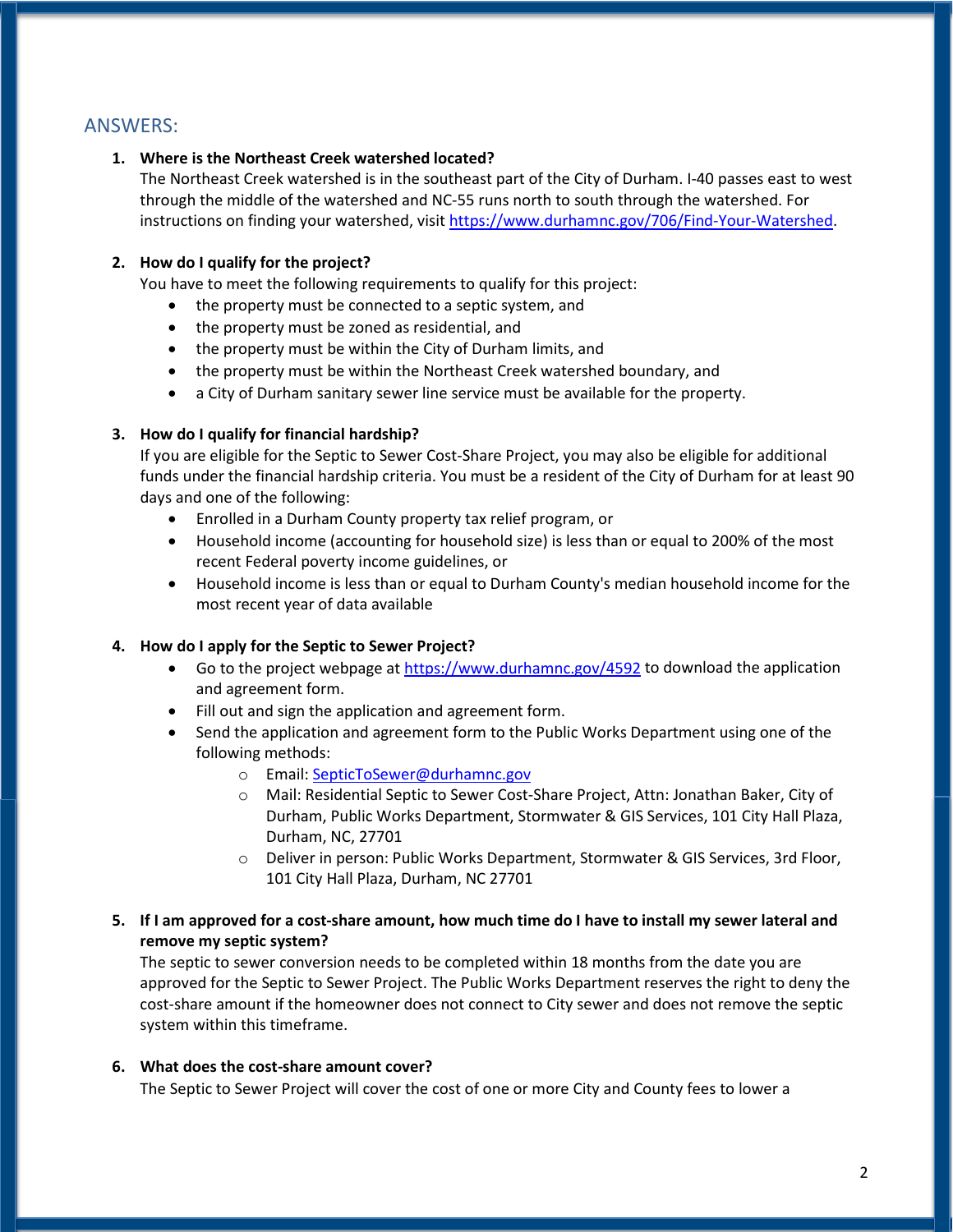homeowner's cost to switch from a septic system to a connection with the City's sewer system. The base cost-share (first level) for approved applicants will cover the County's System Development Fee. This fee differs based on the number of bedrooms in your house. If you are approved for the financial hardship cost-share (second level), the County's System Development Fee and the City's Sewer Connection Fee will be covered. Find out about the total estimated costs under question #10.

#### <span id="page-2-0"></span>**7. What are the benefits of switching from a septic system to a connection to the City's sewer system?**

- Replacing a septic system with a connection to the City sewer system saves time and money as well as helps keep your watershed healthy!
- Minimizing the number of septic systems within the Northeast Creek Watershed helps improve the water quality of local groundwater, creeks, and lakes including drinking water reservoirs.
- A connection to our safe and reliable sanitary sewer system greatly lessens required long-term maintenance and costs.
- The responsibility for maintenance of a private sewer system falls solely on the homeowner, but the upkeep of the majority of the public sewer system is the responsibility of the public utility.
- This project provides a cost-share that will make the switch even more affordable.

### <span id="page-2-1"></span>**8. What are the steps for removing a septic system?**

Please follow the guidelines for abandoning a septic system from the North Carolina Department of Health and Human Services. For more information, go to

[https://ehs.ncpublichealth.com/oswp/docs/HowToAbandonASystem.pdf.](https://ehs.ncpublichealth.com/oswp/docs/HowToAbandonASystem.pdf)

#### <span id="page-2-2"></span>**9. What are the steps for connecting to the City's sewer system?**

- Contact the Public Works Department's Engineering Services Division at [PWEngServ@durhamnc.gov.](mailto:PWEngServ@durhamnc.gov) The applicant should indicate that they would like to connect to the City of Durham's sanitary sewer system and provide the address of the property to be connected.
- Engineering Services will provide a quote and application for sewer line service to the applicant.
- The applicant will hire a plumber to apply for a plumbing permit through the City-County Inspections Department.
- The applicant will return the application with a valid plumbing permit number and payment.
- Engineering Services will process the application and forward the Service Request to the Water Management Department's Water and Sewer Maintenance Unit for installation.
- The sewer line service installation process may take up to 4 to 6 weeks.

#### <span id="page-2-3"></span>**10. What other costs do I need to consider when switching from septic to sewer?**

It may cost \$10,000 or more to switch from a septic system to a connection with the sanitary sewer system. The following costs are the responsibility of the homeowner:

- Septic system removal or abandonment (estimated cost is \$1,500).
- Durham County System Development Fee (the fee starts at \$1,242 for a 2-bedroom house). For more information, go to [https://www.dconc.gov/county-departments/departments-a](https://www.dconc.gov/county-departments/departments-a-e/engineering-and-environmental-services/utilities-division/fee-schedule)[e/engineering-and-environmental-services/utilities-division/fee-schedule.](https://www.dconc.gov/county-departments/departments-a-e/engineering-and-environmental-services/utilities-division/fee-schedule) *This fee is covered if you are approved to participate in the Septic to Sewer Project.*
- Durham City Sewer Connection Fee (\$3,147 for the fiscal year 2022). *This fee is covered if you are approved for financial hardship with the Septic to Sewer Project.*